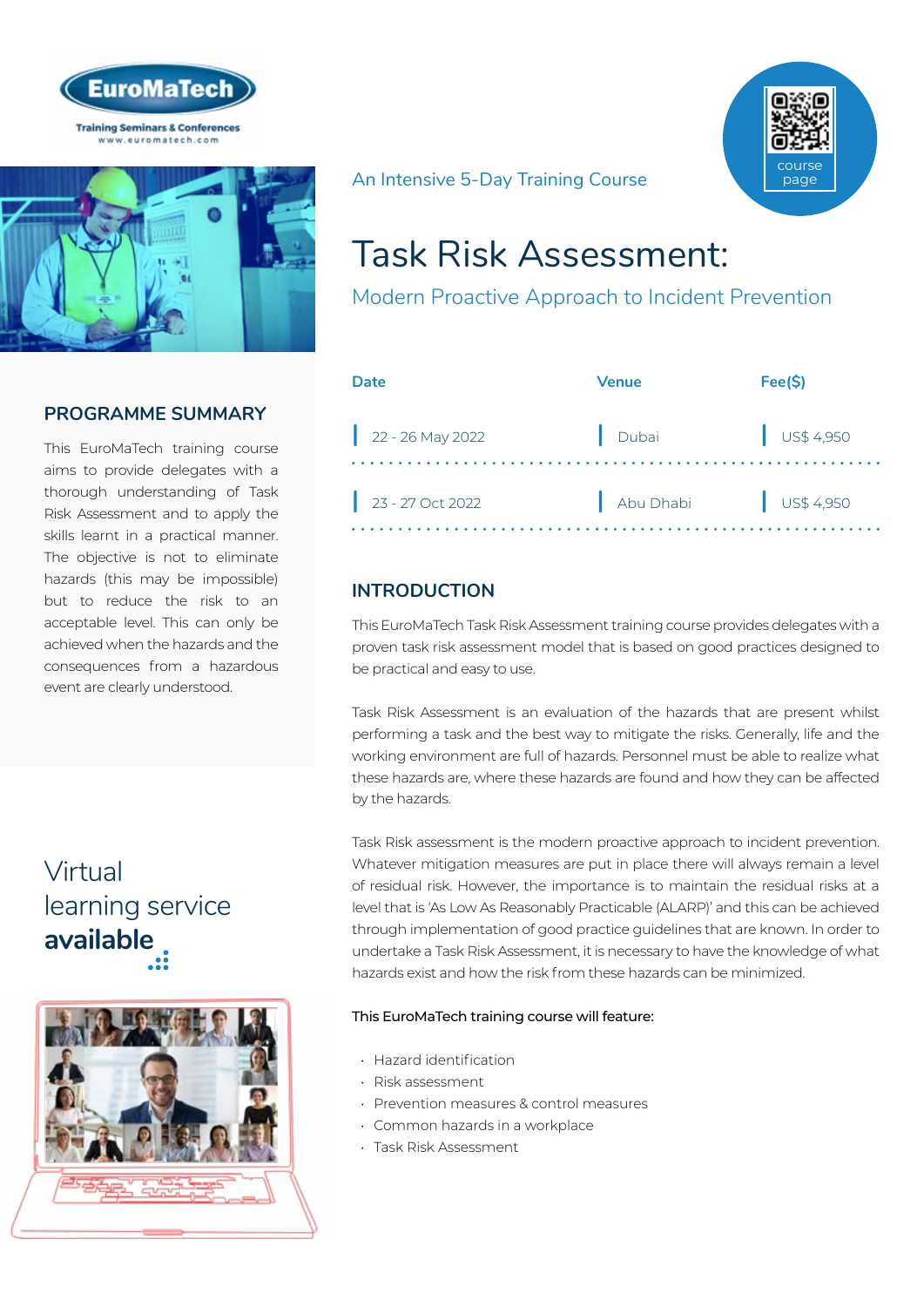## **TRAINING METHODOLOGY**

Delegates attending this EuroMaTech training course will learn by encouraged and active participation during the training course through the application of blended learning methodologies, including; Presentations, Exercises, Group discussions and Video presentations. Delegates are encouraged to contribute their own experiences throughout the training course.

## **WHO SHOULD ATTEND**

#### This EuroMaTech training course on Task Risk Assessments is suitable for:

- Personnel involved in developing Task Risk Assessments
- Professionals with responsibilities for health and safety management and supervision
- Production, process, maintenance, and HSE personnel
- Those involved in risk assessment and risk management

## **PROGRAMME OBJECTIVES**

#### By the end of this EuroMaTech training course, delegates will be able to:

- Perform Task Risk Assessments
- Understand the difference between Hazard and Risk
- Understand the Risk Mitigation process
- Appreciate what are the consequences of common hazards
- Realize that hazards remain but risks can be reduced

## **In-house Training**

EuroMaTech is capable of conducting this training programme exclusively for your delegates. Please e-mail us on inhouse@euromatech.ae for further information and/or to receive a comprehensive proposal.





+971 50 196 6003

**Email Address:** info@euromatech.ae

**Website:** www.euromatech.com

# **QUALITY CERTIFICATIONS & ACCREDITATIONS**



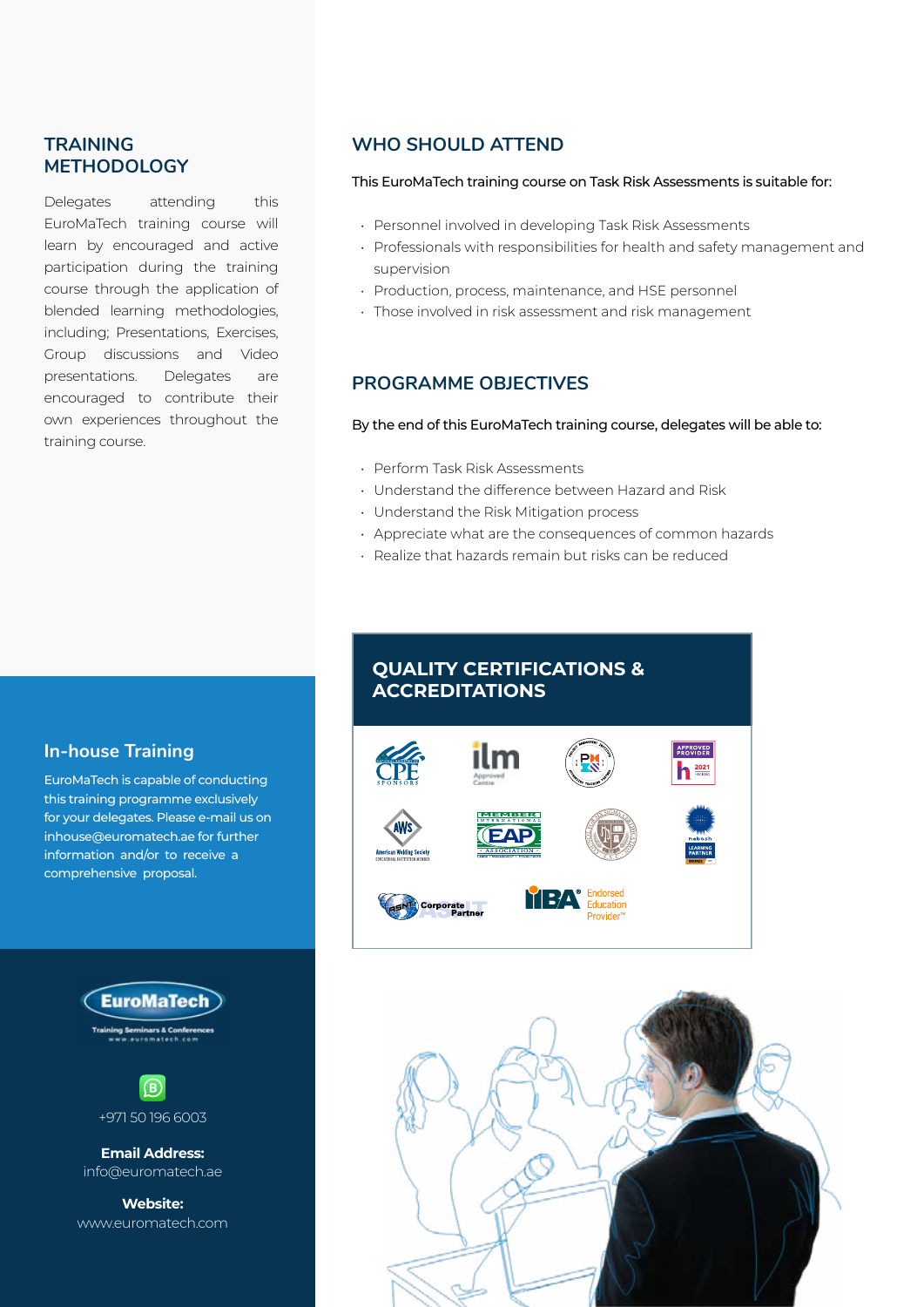# **COURSE OUTLINE**



### **Day 1**

#### Legal Requirements and Responsibilities

- Introduction
- The Legal Requirements
- Responsibilities
- Definitions
- Risk Assessment Process
- Risk Control Model

## **Day 2**

#### Task Risk Assessment Process

- When is a Task Risk Assessment (TRA) necessary?
- Define Parameters of the Task
- Identify and Form TRA Team
- Step-by-Step Task Risk Assessment Process
- Documentation of the Task
- Stop the Job

## **Day 3**

#### TRA & Task Hazards, Consequences and Controls

- Existing TRA & New TRA
- Low Risk Tasks
- Who needs to know
- Risk Mitigation
	- » Principles of Control and Prevention
	- » Hierarchy of Risk Control
- Hazard and Consequences
	- » Chemical Hazards
	- » Biological Hazards
	- » Psychological Hazards

## **Day 4**

#### Task Hazards, Consequences and Controls - continued

- Hazard and Consequences
	- » Physical noise, vibration, temperature, mechanical and non-mechanical hazards, people and vehicles, working at height, radiation, manual handling, electricity, fire, excavations etc.

## **Day 5**

#### Further Controls & Good Practice

- Monitoring the Capabilities of the Work Team
- Permit To Work Systems
- Task Risk Assessment & Good Practice in Confined Space Entry